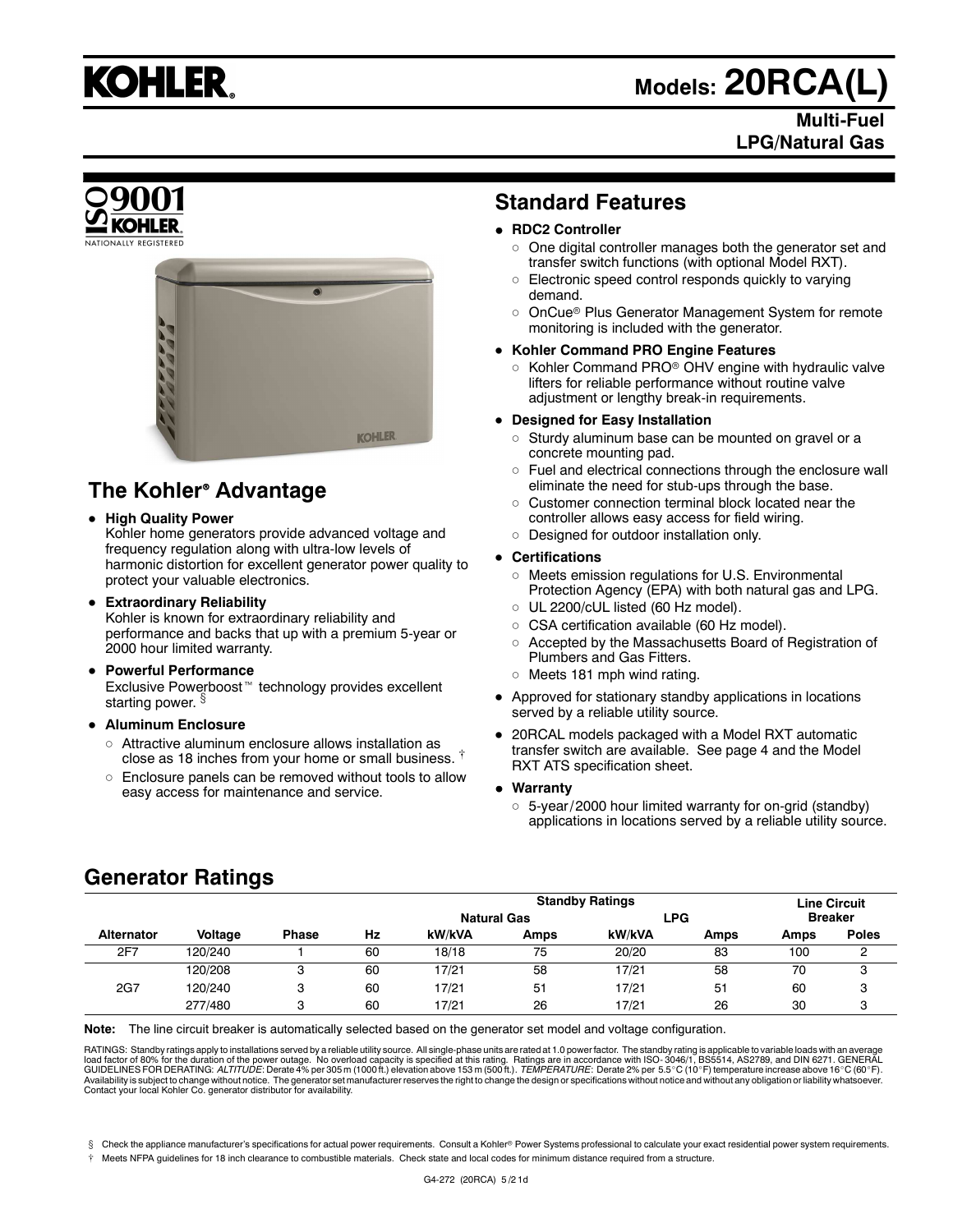## **Alternator Specifications**

### **Alternator Specifications**

| <b>Specifications</b>                        |                              | <b>Alternator</b>      |  |
|----------------------------------------------|------------------------------|------------------------|--|
| Manufacturer                                 |                              | Kohler                 |  |
| Type                                         |                              | 2-Pole, Rotating Field |  |
| Leads, quantity                              |                              |                        |  |
| 2F7                                          |                              | 4                      |  |
| 2G7                                          |                              | 12                     |  |
| Voltage regulator                            |                              | Digital                |  |
| Insulation:                                  |                              | <b>NEMA MG1-1.66</b>   |  |
| Material                                     |                              | Class H                |  |
| Temperature rise                             |                              | 130°C Standby          |  |
| Bearing: quantity, type                      |                              | 1, Sealed              |  |
| Coupling                                     | Direct                       |                        |  |
| Amortisseur windings                         |                              | Full                   |  |
| Voltage regulation, no-load to full-load RMS |                              | ± 1.0%                 |  |
| One-step load acceptance                     | 100% of Rating               |                        |  |
| Peak motor starting kVA:                     | (35% dip for voltages below) |                        |  |
| 240 V, 1 ph                                  | 2F7 (4 lead)                 | 41 (60 Hz)             |  |
| 240 or 480 V, 3 ph                           | 2G7 (12 lead)                | 69 (60 Hz)             |  |

## **Alternator Features**

- Compliance with NEMA, IEEE, and ANSI standards for temperature rise.
- Self-ventilated and dripproof construction.
- Windings are vacuum-impregnated with epoxy varnish for dependability and long life.
- Superior voltage waveform and minimum harmonic distortion from skewed alternator construction.
- Digital voltage regulator with ±1.0% no-load to full-load RMS regulation.
- Rotating-field alternator with static exciter for excellent load response.

30 (100) 1 1/4 1 46 (150) 1 1/4 1 1/4 61 (200) 1 1/4 1 1/4

 Total harmonic distortion (THD) from no load to full load with a linear load is less than 5%.

## **Engine**

## **Application Data Exhaust**

| <b>Engine Specifications</b>            |                                      | <b>Exhaust System</b>                                          |                                       |                               |  |
|-----------------------------------------|--------------------------------------|----------------------------------------------------------------|---------------------------------------|-------------------------------|--|
| Manufacturer                            | Kohler                               | Exhaust temperature exiting the                                |                                       |                               |  |
| Engine: model, type                     | <b>CH1000 4-Cycle</b>                | enclosure at rated kW, dry, $^{\circ}$ C ( $^{\circ}$ F)       |                                       | 260 (500)                     |  |
| Cylinder arrangement                    | $V-2$                                | <b>Lubrication</b>                                             |                                       |                               |  |
| Displacement, cm <sup>3</sup> (cu. in.) | 999 (61)                             |                                                                |                                       |                               |  |
| Bore and stroke, mm (in.)               | $90 \times 78.5$ (3.54 $\times$ 3.1) | <b>Lubricating System</b>                                      |                                       |                               |  |
| Compression ratio                       | 8.8:1                                | Type                                                           |                                       | <b>Full Pressure</b>          |  |
| Main bearings: quantity, type           | 2, Heavy-Duty Sleeve                 | Oil capacity (with filter), L (qt.) $\S$                       |                                       | 1.9(2.0)                      |  |
|                                         | Bearings                             | Oil filter: quantity, type $\S$                                |                                       | 1, Cartridge                  |  |
| <b>Rated RPM</b>                        |                                      | Oil cooler                                                     |                                       | Integral                      |  |
| 60 Hz                                   | 3600                                 | § Kohler recommends the use of Kohler Genuine oil and filters. |                                       |                               |  |
| Max. engine power at rated rpm, kW (HP) |                                      |                                                                |                                       |                               |  |
| $LPG$ , 60 Hz                           | 23.0 (30.9)                          | <b>Fuel Pipe Size</b>                                          |                                       |                               |  |
| Natural gas, 60 Hz                      | 20.2(27.1)                           |                                                                |                                       |                               |  |
| Cylinder head material                  | Aluminum                             | Minimum Gas Pipe Size Recommendation, in. NPT                  |                                       |                               |  |
| Valve material                          | Steel/Stellite®                      | Pipe Length,<br>m (ft.)                                        | <b>Natural Gas</b><br>281,000 Btu/hr. | <b>LPG</b><br>340,000 Btu/hr. |  |
| Piston type and material                | Aluminum Alloy                       |                                                                |                                       |                               |  |
| Crankshaft material                     | Heat Treated, Ductile Iron           | (25)<br>8                                                      |                                       | 3/4                           |  |
| $Converror + ma$                        | Elootropio                           | 15<br>(50)                                                     |                                       |                               |  |

| Frequency regulation, steady state | ±0.5% |
|------------------------------------|-------|
| Air cleaner type                   | Dry   |

## **Engine Electrical**

| <b>Engine Electrical System</b>                     |                                     |
|-----------------------------------------------------|-------------------------------------|
| Ignition system                                     | Electronic.<br>Capacitive Discharge |
| Starter motor rated voltage (DC)                    | 12                                  |
| Battery (purchased separately):                     |                                     |
| Ground                                              | Negative                            |
| Volts (DC)                                          | 12                                  |
| Battery quantity                                    | 1                                   |
| Recommended cold cranking amps:                     |                                     |
| (CCA) rating for - 18 $^{\circ}$ C (0 $^{\circ}$ F) | 500                                 |
| Group size                                          | 51                                  |

Governor: type Electronic Frequency regulation, no load to full load Isochronous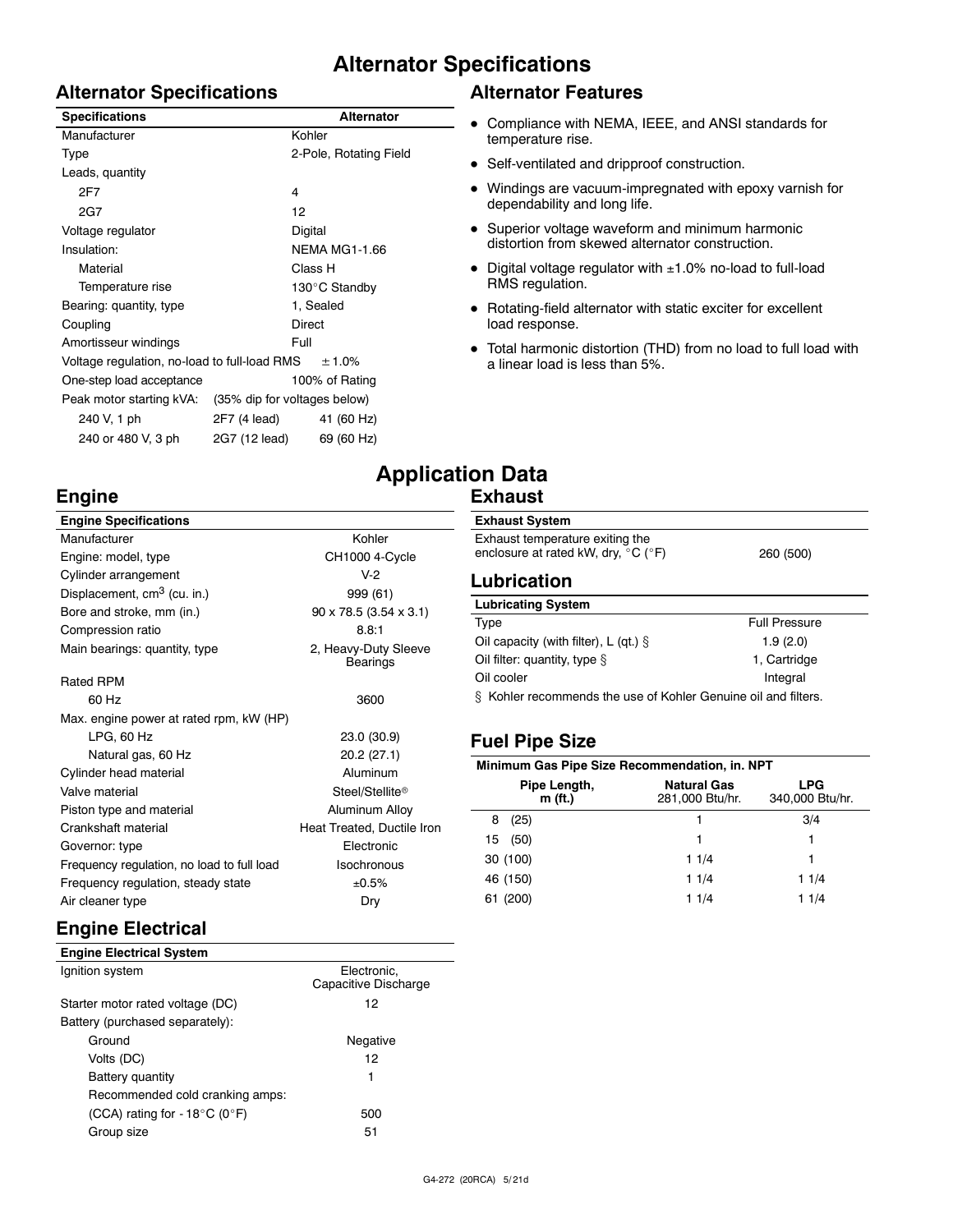## **Fuel Requirements**

| <b>Fuel System</b>                                                |                       |                     |  |
|-------------------------------------------------------------------|-----------------------|---------------------|--|
| Fuel types                                                        | Natural Gas or LPG    |                     |  |
| Fuel supply inlet                                                 | $1/2$ NPT             |                     |  |
| Fuel supply pressure, kPa (in. $H_2O$ ):                          |                       |                     |  |
| Natural gas                                                       | $0.9 - 2.7(3.5 - 11)$ |                     |  |
| LР                                                                |                       | $1.7 - 2.7(7 - 11)$ |  |
| <b>Fuel Composition Limits *</b>                                  | Nat. Gas              | <b>LPG</b>          |  |
| Methane, % by volume (minimum)                                    | 90 min.               |                     |  |
| Ethane, % by volume (maximum)                                     | 4.0 max.              |                     |  |
| Propane, % by volume                                              | $1.0$ max.            | 85 min.             |  |
| Propene, % by volume (maximum)                                    | $0.1$ max.            | 5.0 max.            |  |
| $C_4$ and higher, % by volume                                     | $0.3$ max.            | 2.5 max.            |  |
| Sulfur, ppm mass (maximum)                                        | 25 max.               |                     |  |
| Lower heating value,<br>$MJ/m3$ (Btu/ft <sup>3</sup> ), (minimum) | 33.2 (890)            | 84.2 (2260)         |  |
|                                                                   |                       |                     |  |

\* Contact your local distributor for suitability and rating derates based on fuel compositions outside these limits.

## **Operation Requirements**

| Fuel Consumption, $m^3$ /hr. (cfh) @ 60Hz                                                                                                        |     |                    |                                                                                                        |            |  |
|--------------------------------------------------------------------------------------------------------------------------------------------------|-----|--------------------|--------------------------------------------------------------------------------------------------------|------------|--|
| % Load                                                                                                                                           |     | <b>Natural Gas</b> |                                                                                                        | <b>LPG</b> |  |
| 100                                                                                                                                              | 8.0 | (281)              | 3.9                                                                                                    | (136)      |  |
| 75                                                                                                                                               | 6.9 | (243)              | 3.1                                                                                                    | (109)      |  |
| 50                                                                                                                                               | 4.6 | (161)              | 2.3                                                                                                    | (82)       |  |
| 25                                                                                                                                               | 3.6 | (127)              | 1.7                                                                                                    | (59)       |  |
| Exercise                                                                                                                                         | 2.0 | (71)               | 1.0                                                                                                    | (35)       |  |
| Nominal fuel rating: Natural gas: 37 MJ/m <sup>3</sup> (1000 Btu/ft. <sup>3</sup> )<br>93 MJ/m <sup>3</sup> (2500 Btu/ft. <sup>3</sup> )<br>LPG: |     |                    |                                                                                                        |            |  |
| LPG conversion factors:                                                                                                                          |     |                    | 8.58 ft. <sup>3</sup> = 1 lb.<br>$0.535 \text{ m}^3 = 1 \text{ kg}$<br>36.39 ft. <sup>3</sup> = 1 gal. |            |  |

## **Generator Set Sound Data**

Model 20RCA 8 point logarithmic average sound levels are 66 dB(A) during weekly engine exercise and 70 dB(A) during full-speed generator diagnostics and normal operation.\*

All sound levels are measured at 7 meters with no load.

\* Lowest of 8 points measured around the generator. Sound levels at other points around generator may vary depending on installation parameters.

## **RDC2 Controller**



The RDC2 controller provides integrated control for the generator set, Kohler<sup>®</sup> Model RXT transfer switch, programmable interface module (PIM), and load shed kit.

## **RDC2 Controller Features**

- Membrane keypad:
	- $\circ~$  OFF, AUTO, and RUN pushbuttons
	- $\circ~$  Select and arrow buttons for access to system configuration and adjustment menus
- LED indicators for OFF, AUTO, and RUN modes

## **RDC2 Controller Features, Continued**

- LED indicators for utility power and generator set source availability and ATS position (Model RXT transfer switch required)
- LCD display:
	- $\circ~$  Two lines x 16 characters per line
	- $\circ~$  Backlit display with adjustable contrast for excellent visibility in all lighting conditions
- Scrolling system status display:
	- $\circ$  Generator set status
	- Voltage and frequency
	- Engine temperature
	- $\circ~$  Oil pressure
	- Battery voltage
	- $\circ~$  Engine runtime hours
- Date and time displays
- Smart engine cooldown senses engine temperature
- Digital isochronous governor maintains steady-state speed at all loads
- $\bullet$  Digital voltage regulation:  $\pm$  1.0% RMS no-load to full-load
- Automatic start with programmed cranking cycle
- Programmable exerciser can be set to start automatically on any future day and time, and run every week or every two weeks
- Exercise modes:
	- $\circ~$  Unloaded weekly exercise with complete system diagnostics
	- Unloaded full-speed exercise
	- Loaded full-speed exercise (Model RXT ATS required)
- $\bullet$  Front-access mini USB connector for SiteTech<sup> $m$ </sup> or USB Utility connection
- Integral Ethernet connector for Kohler<sup>®</sup> OnCue<sup>®</sup> Plus
- Built-in 2.5 amp battery charger
- Remote two-wire start/stop capability for optional connection of a Model RDT transfer switch
- Diagnostic messages: Displays diagnostic messages for the engine, generator, Model RXT transfer switch, programmable interface module (PIM), and load management device.
- Maintenance reminders
- System settings:
	- System voltage, frequency, and phase
	- Voltage adjustment
	- Measurement system, English or metric
- ATS status (Model RXT ATS required):
	- $\circ$  Source availability
	- ATS position (normal/utility or emergency/generator)
	- Source voltage and frequency
- ATS control (Model RXT ATS required):
	- Source voltage and frequency settings
	- $\circ~$  Engine start time delay
	- $\circ~$  Transfer time delays
	- Voltage calibration
	- $\circ~$  Fixed pickup and dropout settings
- Programmable Interface Module (PIM) status displays:
	- Input status (active/inactive)
	- Output status (active/inactive)
- Load control menus:
	- Load status
	- $\circ$  Test function